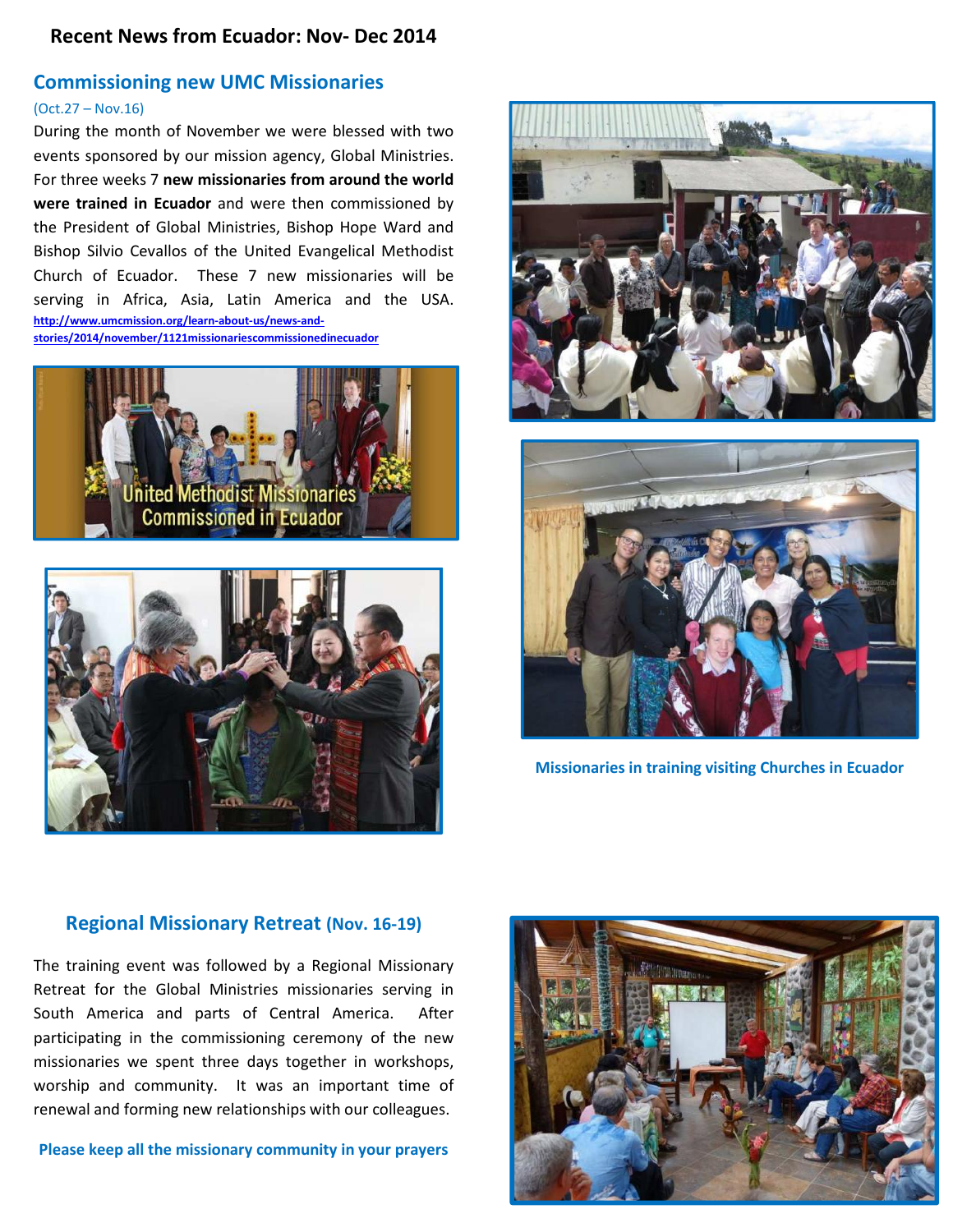## **Ordination of women pastors in Ecuador**

In an important event in the life of the United Evangelical Methodist Church in Ecuador, the Church Ordained its two women pastors**, Blanca Viracocha** and **Carmen Castañeda,** two courageous women who have responded to God's call to ordained ministry.

## **"Rios de Agua Viva" Methodist Church in Romerillos Ordination service of Pastor Blanca Viracocha November 30, 2014**





Both of these women are excellent pastors with a vocation for ministry and gifts for service that give testimony to the love of God not only in their local congregations but also in the communities where they serve. Both are excellent examples of the integrated mission that the Lord calls us to in the Gospel.

## **"El Buen Pastor" Methodist Church in Pijal Ordination service of Pastor Carmen Castañeda December 14, 2014**





**Gifts of love to the Pastor from the community**